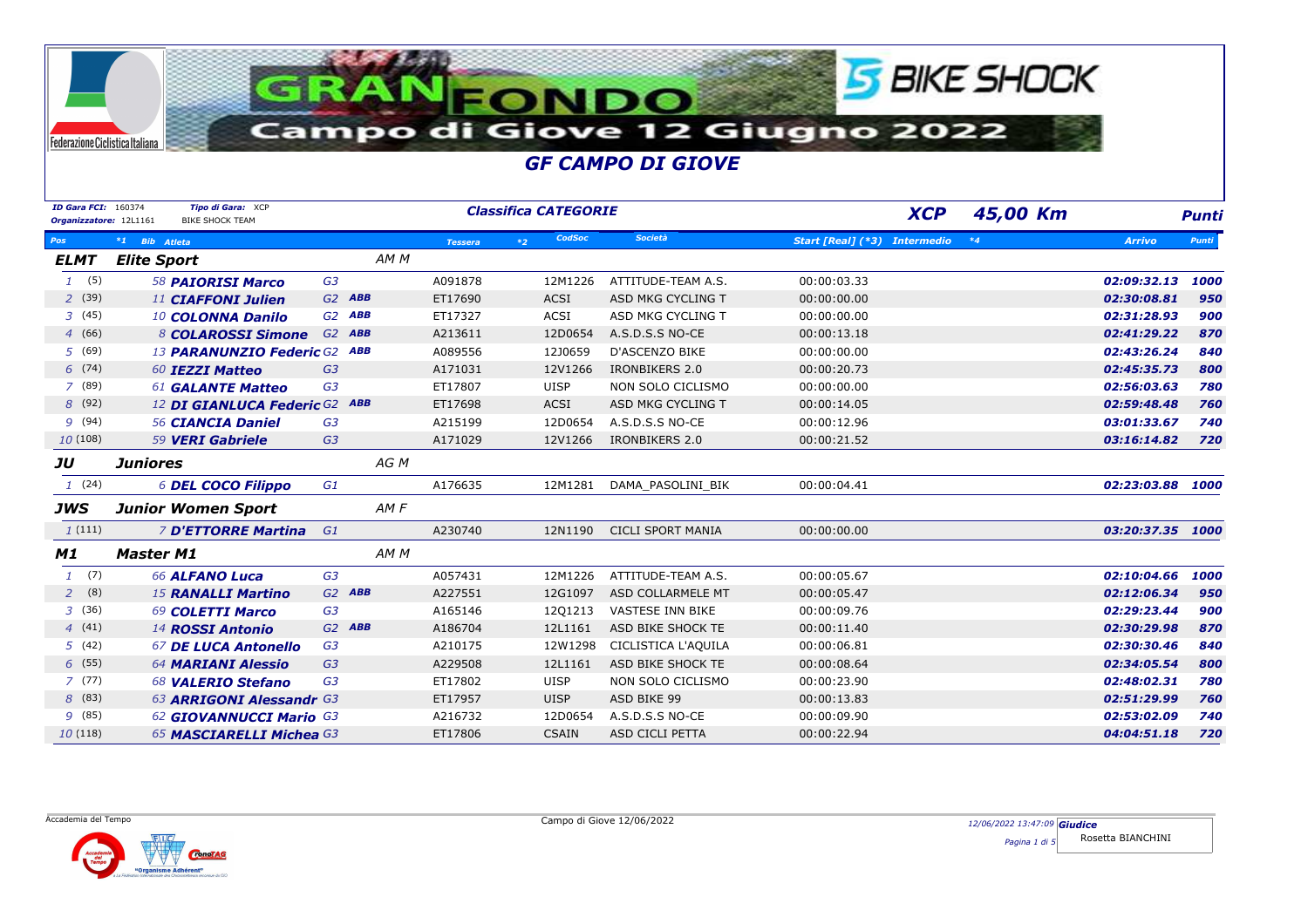| ID Gara FCI: 160374<br>Organizzatore: 12L1161 | Tipo di Gara: XCP<br><b>BIKE SHOCK TEAM</b> |                  |      |                | <b>Classifica CATEGORIE</b> |             |                          | <b>XCP</b>                          | 45,00 Km |      | Punti         |              |
|-----------------------------------------------|---------------------------------------------|------------------|------|----------------|-----------------------------|-------------|--------------------------|-------------------------------------|----------|------|---------------|--------------|
| Pos                                           | *1 Bib Atleta                               |                  |      | <b>Tessera</b> | $*2$                        | CodSoc      | Società                  | <b>Start [Real] (*3) Intermedio</b> |          | $*4$ | <b>Arrivo</b> | <b>Punti</b> |
| M2                                            | <b>Master M2</b>                            |                  | AM M |                |                             |             |                          |                                     |          |      |               |              |
| 1(10)                                         | 75 RUZZA Alessio                            | G3               |      | A120578        |                             | 12L1161     | ASD BIKE SHOCK TE        | 00:00:05.02                         |          |      | 02:15:55.47   | 1000         |
| 2(11)                                         | 19 RAPACCHIANI Claudi G2                    | ABB              |      | ET17689        |                             | <b>ACSI</b> | ASD MKG CYCLING T        | 00:00:04.60                         |          |      | 02:17:44.56   | 950          |
| 3(14)                                         | 84 <b>BONTEMPO Emilio</b>                   | G3               |      | A025487        |                             | 19Y0554     | SEI TORRI BIKE TEA       | 00:00:08.22                         |          |      | 02:18:17.84   | 900          |
| 4(15)                                         | 21 <b>FRANCO Fabrizio</b>                   | $G2$ ABB         |      | A155961        |                             | 13U1908     | ASD VESUVIO MOUN         | 00:00:06.11                         |          |      | 02:19:09.74   | 870          |
| 5(27)                                         | 24 CIRSTENSIENSE Mas G2                     | <b>ABB</b>       |      | A089406        |                             | 12N1190     | CICLI SPORT MANIA        | 00:00:00.00                         |          |      | 02:24:50.76   | 840          |
| 6(29)                                         | 80 DI MICHELE Stefano G3                    |                  |      | A090543        |                             | 12S1302     | FUNCTIONAL FIT CYC       | 00:00:14.27                         |          |      | 02:25:37.20   | 800          |
| 7(30)                                         | <b>72 SILVAGNI Carlo</b>                    | G3               |      | ET17955        |                             | <b>UISP</b> | ASD BIKE 99              | 00:00:09.62                         |          |      | 02:26:01.89   | 780          |
| 8(31)                                         | 76 IEZZI Christian                          | G <sub>3</sub>   |      | A037634        |                             | 12Y1280     | <b>ASD INFINITY BIKE</b> | 00:00:20.29                         |          |      | 02:26:29.88   | 760          |
| 9 (34)                                        | 23 ADDUCI COLLE Franc G2                    | ABB              |      | A172261        |                             | 12Y1245     | <b>BOMBIKE TEAM</b>      | 00:00:20.51                         |          |      | 02:29:11.14   | 740          |
| 10(38)                                        | 73 <b>PLACIDI Andrea Gius</b> G3            |                  |      | ET17956        |                             | <b>UISP</b> | ASD BIKE 99              | 00:00:09.06                         |          |      | 02:29:31.21   | 720          |
| 11(48)                                        | 22 MARIANI Roberto                          | G2<br><b>ABB</b> |      | A084099        |                             | 12E0719     | ASSOCIAZIONE MTB         | 00:00:00.00                         |          |      | 02:31:46.29   | 710          |
| 12(54)                                        | <b>77 OTTAVIANI Ennio</b>                   | G <sub>3</sub>   |      | A172606        |                             | 12N1190     | <b>CICLI SPORT MANIA</b> | 00:00:19.48                         |          |      | 02:33:52.40   | 700          |
| 13(59)                                        | 79 NASUTI Cristian                          | G3               |      | A223052        |                             | 12S1271     | <b>EXTREME RACING TE</b> | 00:00:15.92                         |          |      | 02:35:20.51   | 690          |
| 14(65)                                        | 81 CALDERONE Alfio                          | G <sub>3</sub>   |      | A183714        |                             | 12V1266     | <b>IRONBIKERS 2.0</b>    | 00:00:17.51                         |          |      | 02:40:40.98   | 680          |
| 15(72)                                        | 17 <b>CIARAMICOLI Matteo G2</b>             | <b>ABB</b>       |      | A185397        |                             | 12D0654     | A.S.D.S.S NO-CE          | 00:00:10.96                         |          |      | 02:44:58.40   | 670          |
| 16(79)                                        | 155 <b>BUONO Francesco</b>                  | G <sub>3</sub>   |      |                |                             | <b>AICS</b> |                          | 00:00:19.06                         |          |      | 02:48:16.41   | 660          |
| 17(110)                                       | 18 <b>DI VINCENZO Manuel G2</b>             | ABB              |      | ET17324        |                             | <b>UISP</b> | ALTO SANGRO ZERO         | 00:00:00.00                         |          |      | 03:20:34.51   | 650          |

Accademia del Tempo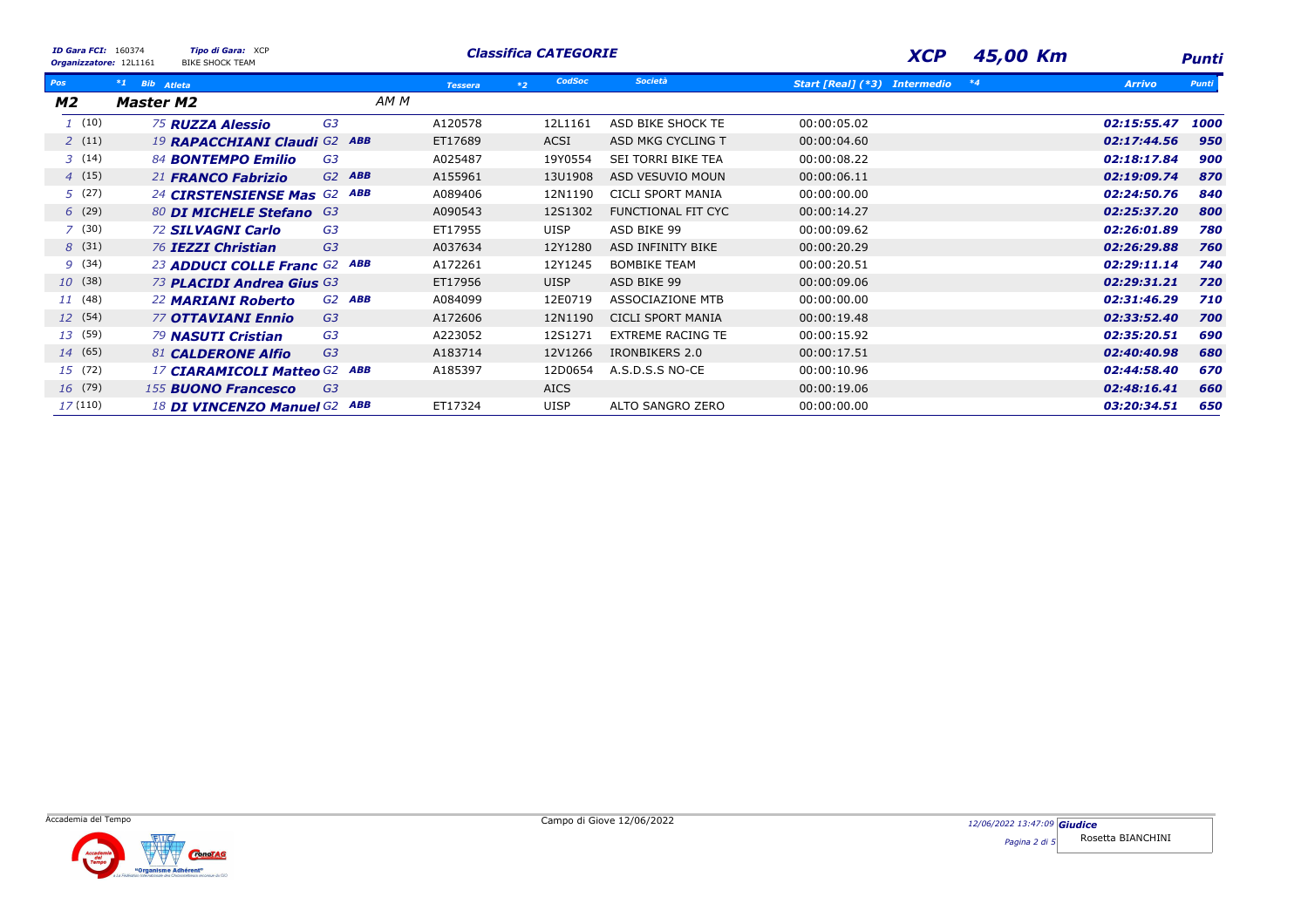| <b>ID Gara FCI: 160374</b><br>Tipo di Gara: XCP<br><b>BIKE SHOCK TEAM</b><br>Organizzatore: 12L1161 |                              |                |                    |                |      | <b>Classifica CATEGORIE</b> |                          |                                     | <b>XCP</b> | 45,00 Km |               | Punti |
|-----------------------------------------------------------------------------------------------------|------------------------------|----------------|--------------------|----------------|------|-----------------------------|--------------------------|-------------------------------------|------------|----------|---------------|-------|
| Pos                                                                                                 | *1 Bib Atleta                |                |                    | <b>Tessera</b> | $*2$ | CodSoc                      | <b>Società</b>           | <b>Start [Real] (*3) Intermedio</b> |            | $*4$     | <b>Arrivo</b> | Punti |
| M3                                                                                                  | <b>Master M3</b>             |                | AM M               |                |      |                             |                          |                                     |            |          |               |       |
| 1(1)                                                                                                | 85 <b>FERRITTO Luigi</b>     | G <sub>3</sub> |                    | A079677        |      | 13L1965                     | A.S.D TEAM GIANNIN       | 00:00:00.00                         |            |          | 02:01:32.70   | 1000  |
| (9)<br>2                                                                                            | 31 CAMPINI Domenico          |                | $G2$ ABB           | A136146        |      | 12W1298                     | CICLISTICA L'AQUILA      | 00:00:06.67                         |            |          | 02:12:52.16   | 950   |
| 3(13)                                                                                               | 91 ROGATO Luigi              | G <sub>3</sub> |                    | A096304        |      | 12M1226                     | ATTITUDE-TEAM A.S.       | 00:00:09.20                         |            |          | 02:18:05.87   | 900   |
| 4(19)                                                                                               | 88 D'ANNESSA Vinicio         | G3             |                    | 809406E        |      | 12L1161                     | ASD BIKE SHOCK TE        | 00:00:05.83                         |            |          | 02:21:43.34   | 870   |
| 5(20)                                                                                               | 32 DI GIAMBERARDINO          |                | $G2$ ABB           | A166667        |      | 12P1236                     | LINEAOROBIKE AVEZ        | 00:00:00.00                         |            |          | 02:21:57.89   | 840   |
| 6(21)                                                                                               | 27 D'ERMILIO Gianluca        |                | $G2$ ABB           | ET17326        |      | CSI                         | ASD CICLI SERINO         | 00:00:04.22                         |            |          | 02:21:58.95   | 800   |
| 7(25)                                                                                               | 30 SANZI Bruno               |                | G <sub>2</sub> ABB | A091760        |      | 12R0259                     | <b>AVEZZANO MTB ASD</b>  | 00:00:00.00                         |            |          | 02:23:34.42   | 780   |
| 8(26)                                                                                               | 146 <b>BETTINI Paolo</b>     | G <sub>3</sub> |                    |                |      | <b>OPES</b>                 | ASD FIGLI DEL VENT       | 00:00:00.00                         |            |          | 02:24:32.08   | 760   |
| 9(28)                                                                                               | 35 DI SERAFINO Angelo G2 ABB |                |                    | ET17699        |      | <b>UISP</b>                 | RT RAMPITEAM GIULI       | 00:00:16.58                         |            |          | 02:25:28.37   | 740   |
| 10(43)                                                                                              | 26 <b>BIANCHI Carmine</b>    |                | G <sub>2</sub> ABB | A255708        |      | 12X1299                     | <b>MAIELLA TRIATHLON</b> | 00:00:06.95                         |            |          | 02:31:23.75   | 720   |
| 11(52)                                                                                              | 33 DI EGIDIO Domenico G2 ABB |                |                    | A049432        |      | 12Q1157                     | MONTI GEMELLI BIKE       | 00:00:00.00                         |            |          | 02:33:24.95   | 710   |
| 12 (53)                                                                                             | 94 COSTANTINI Alessan G3     |                |                    | 947707C        |      | 12S1271                     | <b>EXTREME RACING TE</b> | 00:00:14.71                         |            |          | 02:33:46.57   | 700   |
| 13(60)                                                                                              | 28 GAUDIELLO Gaetano G2 ABB  |                |                    | ET17695        |      | <b>CSI</b>                  | ASD CICLI SERINO         | 00:00:07.09                         |            |          | 02:36:14.55   | 690   |
| 14(63)                                                                                              | 34 MALAVOLTA Andrea          |                | G <sub>2</sub> ABB | A095229        |      | 12Q1157                     | MONTI GEMELLI BIKE       | 00:00:24.61                         |            |          | 02:36:57.87   | 680   |
| 15(71)                                                                                              | 92 PISANI Federico           | G <sub>3</sub> |                    | A149759        |      | 12M1226                     | ATTITUDE-TEAM A.S.       | 00:00:17.03                         |            |          | 02:44:18.48   | 670   |
| 16(75)                                                                                              | 99 DI VINCENZO Fabrizi G3    |                |                    | A005335        |      | 12A1135                     | MAJELLA BIKE BROT        | 00:00:00.00                         |            |          | 02:47:59.06   | 660   |
| 17(81)                                                                                              | 36 RONCA Antonello           |                | $G2$ ABB           | ET17693        |      | ACSI                        | SALITE&ABBRACCI          | 00:00:10.31                         |            |          | 02:50:48.11   | 650   |
| 18 (88)                                                                                             | 87 DI MATTEO Marco           | G <sub>3</sub> |                    | A168548        |      | 12B1260                     | A.S.D. RAMPICLUB V       | 00:00:14.49                         |            |          | 02:54:42.20   | 640   |
| 19 (95)                                                                                             | 93 DI GIANDOMENICO           | G <sub>3</sub> |                    | A166943        |      | 12N1190                     | <b>CICLI SPORT MANIA</b> | 00:00:12.30                         |            |          | 03:01:57.05   | 630   |
| 20 (98)                                                                                             | 96 SANTARELLI Alessan G3     |                |                    | A173626        |      | 12S1302                     | FUNCTIONAL FIT CYC       | 00:00:23.16                         |            |          | 03:07:45.56   | 620   |
| 21(104)                                                                                             | 97 <b>DURANTE Antonio</b>    | G <sub>3</sub> |                    | A144661        |      | 19Z0539                     | IAP'CA IAP'CA            | 00:00:25.52                         |            |          | 03:10:51.21   | 610   |
| 22 (107)                                                                                            | 154 LA CAPRUCCIA Maria G3    |                |                    | A020638        |      | 12N1190                     | <b>CICLO SPORT MANIA</b> | 00:00:18.84                         |            |          | 03:16:04.23   | 600   |
| 23(112)                                                                                             | 89 CARLONE Mirco             | G <sub>3</sub> |                    | ET17954        |      | <b>CSAIN</b>                | ASD PODISTICA SOLI       | 00:00:25.74                         |            |          | 03:24:47.61   | 590   |
| 24 (115)                                                                                            | 98 SIRENI Andrea             | G3             |                    | A043818        |      | 12V1266                     | <b>IRONBIKERS 2.0</b>    | 00:00:23.66                         |            |          | 03:37:31.01   | 580   |

Accademia del Tempo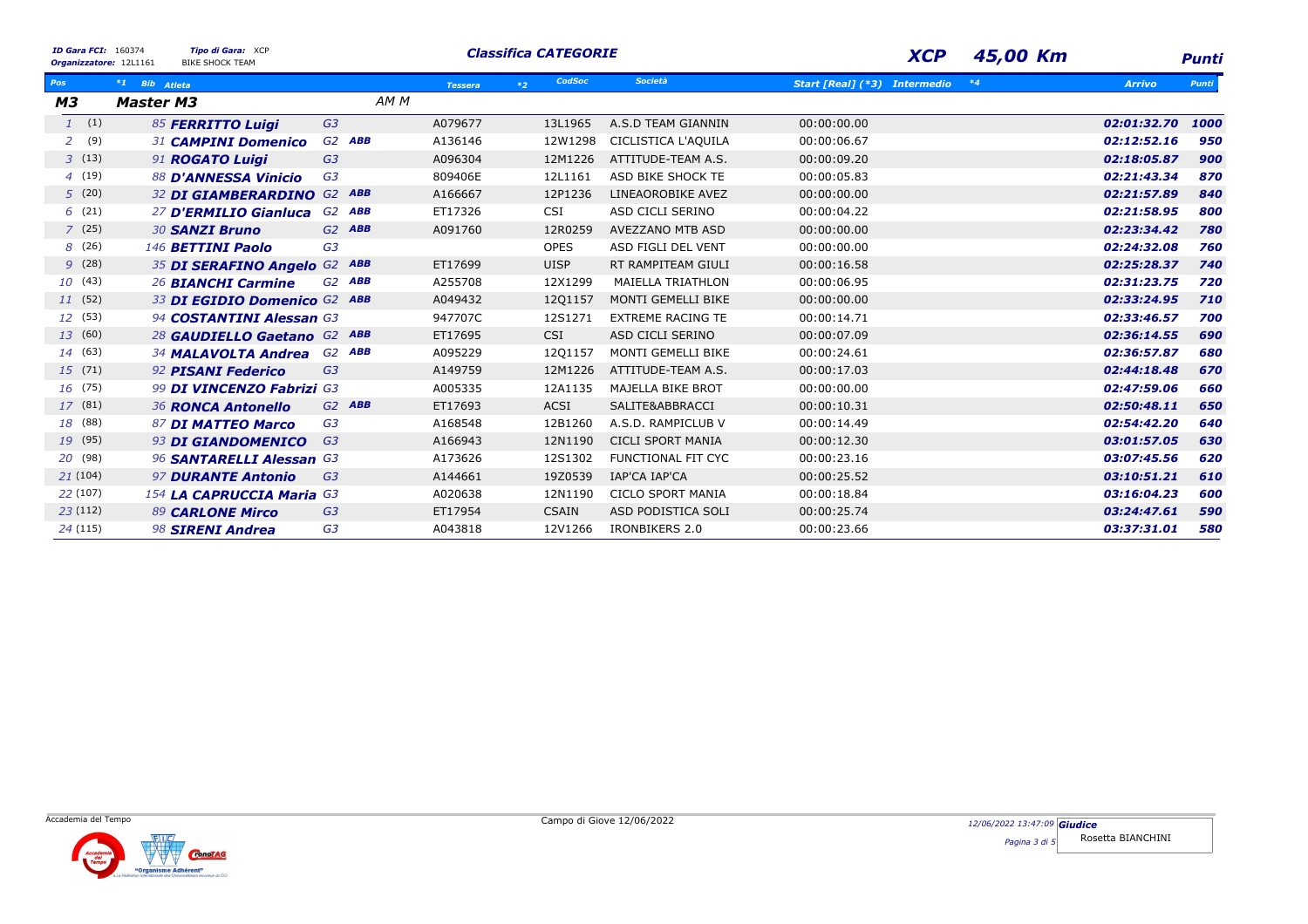| ID Gara FCI: 160374<br>Organizzatore: 12L1161 |                  | Tipo di Gara: XCP<br><b>BIKE SHOCK TEAM</b> |                |                    |                | <b>Classifica CATEGORIE</b> |                           |                              | <b>XCP</b> | 45,00 Km                    |                  | <b>Punti</b> |
|-----------------------------------------------|------------------|---------------------------------------------|----------------|--------------------|----------------|-----------------------------|---------------------------|------------------------------|------------|-----------------------------|------------------|--------------|
| Pos                                           | *1 Bib Atleta    |                                             |                |                    | <b>Tessera</b> | CodSoc<br>$*2$              | Società                   | Start [Real] (*3) Intermedio |            | $*4$                        | <b>Arrivo</b>    | <b>Punti</b> |
| M4                                            | <b>Master M4</b> |                                             |                | AM M               |                |                             |                           |                              |            |                             |                  |              |
| 1(12)                                         |                  | 102 DI SABATINO Massi G3                    |                |                    | A162663        | 12B1260                     | A.S.D. RAMPICLUB V        | 00:00:08.08                  |            |                             | 02:18:03.59 1000 |              |
| 2(16)                                         |                  | 111 D'ANNIBALE Alessan G3                   |                |                    | A171696        | 12M1226                     | ATTITUDE-TEAM A.S.        | 00:00:15.49                  |            |                             | 02:19:24.34      | 950          |
| 3(17)                                         |                  | 108 LAUDADIO Giovanni G3                    |                |                    | ET17801        | <b>UISP</b>                 | <b>ASD MAVERICK</b>       | 00:00:21.74                  |            |                             | 02:19:48.07      | 900          |
| 4(18)                                         |                  | 109 <b>BOSSI Angelo</b>                     | G3             |                    | 968929F        | 12M1226                     | ATTITUDE-TEAM A.S.        | 00:00:06.25                  |            |                             | 02:20:29.83      | 870          |
| 5(23)                                         |                  | 39 TROIANI Maurizio                         |                | G <sub>2</sub> ABB | 613145Z        | 12R0259                     | AVEZZANO MTB ASD          | 00:00:06.53                  |            |                             | 02:22:13.74      | 840          |
| 6(35)                                         |                  | 41 DE BERARDINIS Rob G2 ABB                 |                |                    | ET17688        | <b>UISP</b>                 | RT RAMPITEAM GIULI        | 00:00:00.00                  |            |                             | 02:29:20.15      | 800          |
| 7(37)                                         |                  | 117 DI DONATO Giuseppe G3                   |                |                    | A077998        | 19Z0539                     | IAP'CA IAP'CA             | 00:00:00.00                  |            |                             | 02:29:23.58      | 780          |
| 8(44)                                         |                  | 119 <b>BARCHIESI Diomede</b> G3             |                |                    | ET17798        | <b>UISP</b>                 | NON SOLO CICLISMO         | 00:00:07.80                  |            |                             | 02:31:25.33      | 760          |
| 9(47)                                         |                  | 106 MALVESTUTO GRILLI G3                    |                |                    | A014811        | 12Y1280                     | ASD INFINITY BIKE         | 00:00:00.00                  |            |                             | 02:31:44.44      | 740          |
| 10 (49)                                       |                  | 112 MASTRANTONIO Luig G3                    |                |                    | A219521        | 12M1226                     | ATTITUDE-TEAM A.S.        | 00:00:17.95                  |            |                             | 02:32:27.52      | 720          |
| 11 (51)                                       |                  | 145 CIAVARELLA Angelo G3                    |                |                    |                | <b>UISP</b>                 | RT RAMPITEAM GIULI        | 00:00:17.30                  |            |                             | 02:32:32.39      | 710          |
| 12 (56)                                       |                  | 110 IANNI Angelo                            | G3             |                    | A154811        | 12M1226                     | ATTITUDE-TEAM A.S.        | 00:00:13.61                  |            |                             | 02:34:37.07      | 700          |
| 13(57)                                        |                  | 113 COLICCHIA Nicola                        | G <sub>3</sub> |                    | A248049        | 12N1190                     | <b>CICLI SPORT MANIA</b>  | 00:00:12.52                  |            |                             | 02:34:49.94      | 690          |
| 14 (58)                                       |                  | 120 ZACCARIA Gianni                         | G <sub>3</sub> |                    | ET17805        | <b>UISP</b>                 | NON SOLO CICLISMO         | 00:00:13.40                  |            |                             | 02:35:11.31      | 680          |
| 15(73)                                        |                  | 107 <b>ANTENUCCI Andrea</b>                 | G <sub>3</sub> |                    | ET17976        | <b>UISP</b>                 | ASD ISERNIA MOUNT         | 00:00:10.74                  |            |                             | 02:45:05.30      | 670          |
| 16 (76)                                       |                  | 103 <b>BUZZELLI Domenico</b>                | G3             |                    | ET17952        | <b>UISP</b>                 | ALTO SANGRO ZERO          | 00:00:26.44                  |            |                             | 02:48:02.06      | 660          |
| 17 (97)                                       |                  | 121 MAROTTA Alberto                         | G <sub>3</sub> |                    | A268654        | 02A3596                     | TEAM MANUEL BIKE          | 00:00:17.73                  |            |                             | 03:07:22.70      | 650          |
| 18 (103)                                      |                  | 40 FESTA Paolo                              |                | $G2$ ABB           | 899736Z        | 12S1302                     | FUNCTIONAL FIT CYC        | 00:00:00.00                  |            |                             | 03:09:47.17      | 640          |
| 19 (109)                                      |                  | 118 QUADRINI Domenico G3                    |                |                    | A170608        | 12V1266                     | <b>IRONBIKERS 2.0</b>     | 00:00:21.96                  |            |                             | 03:20:24.28      | 630          |
| 20(117)                                       |                  | 101 CARINCI Giuseppe                        | G3             |                    | A257448        | 12X1299                     | <b>MAIELLA TRIATHLON</b>  | 00:00:00.00                  |            |                             | 03:38:28.79      | 620          |
| M5                                            | <b>Master M5</b> |                                             |                | AM <sub>M</sub>    |                |                             |                           |                              |            |                             |                  |              |
| 1(22)                                         |                  | 44 LE DONNE Gianluca                        |                | $G2$ ABB           | 720051D        | 12E0719                     | <b>ASSOCIAZIONE MTB</b>   | 00:00:07.37                  |            |                             | 02:22:06.55      | 1000         |
| 2(33)                                         |                  | 46 <b>BUDIANI Lino</b>                      |                | $G2$ ABB           | A120335        | 12Q1089                     | RUOTE LIBERE ASD          | 00:00:09.48                  |            |                             | 02:28:35.72      | 950          |
| 3(61)                                         |                  | 42 <b>FRANCO Domenico</b>                   |                | G <sub>2</sub> ABB | ET17325        | <b>CSI</b>                  | ASD CICLI SERINO          | 00:00:06.39                  |            |                             | 02:36:14.93      | 900          |
| 4(64)                                         |                  | 122 DI PAOLO Bruno                          | G <sub>3</sub> |                    | 562030S        | 12W1298                     | CICLISTICA L'AQUILA       | 00:00:05.97                  |            |                             | 02:37:07.78      | 870          |
| 5(80)                                         |                  | 152 CAMBISE Gianni                          | G <sub>3</sub> |                    |                | <b>CSI</b>                  | <b>ASD I MARSI</b>        | 00:00:07.94                  |            |                             | 02:49:19.72      | 840          |
| 6(84)                                         |                  | 124 TOROSANTUCCI Vinc G3                    |                |                    | 852489T        | 12V1266                     | <b>IRONBIKERS 2.0</b>     | 00:00:20.95                  |            |                             | 02:53:01.88      | 800          |
| 7(96)                                         |                  | 156 CICIRELLI Domenico G3                   |                |                    |                | 12L1161                     | ASD BIKE SHOCK TE         | 00:00:16.36                  |            |                             | 03:03:06.46      | 780          |
| 8(100)                                        |                  | <b>45 ROSATI Ernesto</b>                    |                | $G2$ ABB           | ET17692        | <b>UISP</b>                 | RT RAMPITEAM GIULI        | 00:00:00.00                  |            |                             | 03:08:05.01      | 760          |
| 9(113)                                        |                  | 150 PELLEGRINI Sandro G3                    |                |                    |                | <b>UISP</b>                 | PRO LIFE - CHITIEN T      | 00:00:11.18                  |            |                             | 03:30:42.80      | 740          |
| M6                                            | Master M6        |                                             |                | AM M               |                |                             |                           |                              |            |                             |                  |              |
| 1(40)                                         |                  | 50 ALTAMURA Paolo                           |                | G <sub>2</sub> ABB | ET17694        | <b>ACSI</b>                 | <b>TEAM GO FAST</b>       | 00:00:10.04                  |            |                             | 02:30:12.80      | 1000         |
| 2(50)                                         |                  | 128 CAMPANA Angelo                          | G <sub>3</sub> |                    | 445660R        | 12L1161                     | ASD BIKE SHOCK TE         | 00:00:07.23                  |            |                             | 02:32:32.25      | 950          |
| 3(67)                                         |                  | 129 AQUILIO Piero                           | G <sub>3</sub> |                    | 914133B        | 12L1161                     | ASD BIKE SHOCK TE         | 00:00:07.66                  |            |                             | 02:41:54.30      | 900          |
| 4 (70)                                        |                  | 49 GIUSTI Giovanni                          |                | $G2$ ABB           | A084344        | 12Q1157                     | MONTI GEMELLI BIKE        | 00:00:00.00                  |            |                             | 02:43:29.17      | 870          |
| 5(82)                                         |                  | 132 <b>FOIS Fabrizio</b>                    | G <sub>3</sub> |                    | ET17992        | <b>UISP</b>                 | ELETTROMECCANICA          | 00:00:08.78                  |            |                             | 02:50:49.98      | 840          |
| 6(101)                                        |                  | 143 GRILLI Stefano                          | G <sub>3</sub> |                    |                | <b>UISP</b>                 | RT RAMPITEAM GIULI        | 00:00:00.00                  |            |                             | 03:08:05.01      | 800          |
| 7(114)                                        |                  | 153 PIZII Domenico                          | G3             |                    |                | 12L1005                     | ASD GS CICLOMANIA         | 00:00:00.00                  |            |                             | 03:32:11.05      | 780          |
| Accademia del Tempo                           |                  |                                             |                |                    |                |                             | Campo di Giove 12/06/2022 |                              |            | 12/06/2022 13:47:09 Giudice |                  |              |



*Pagina 4 di 5*Rosetta BIANCHINI